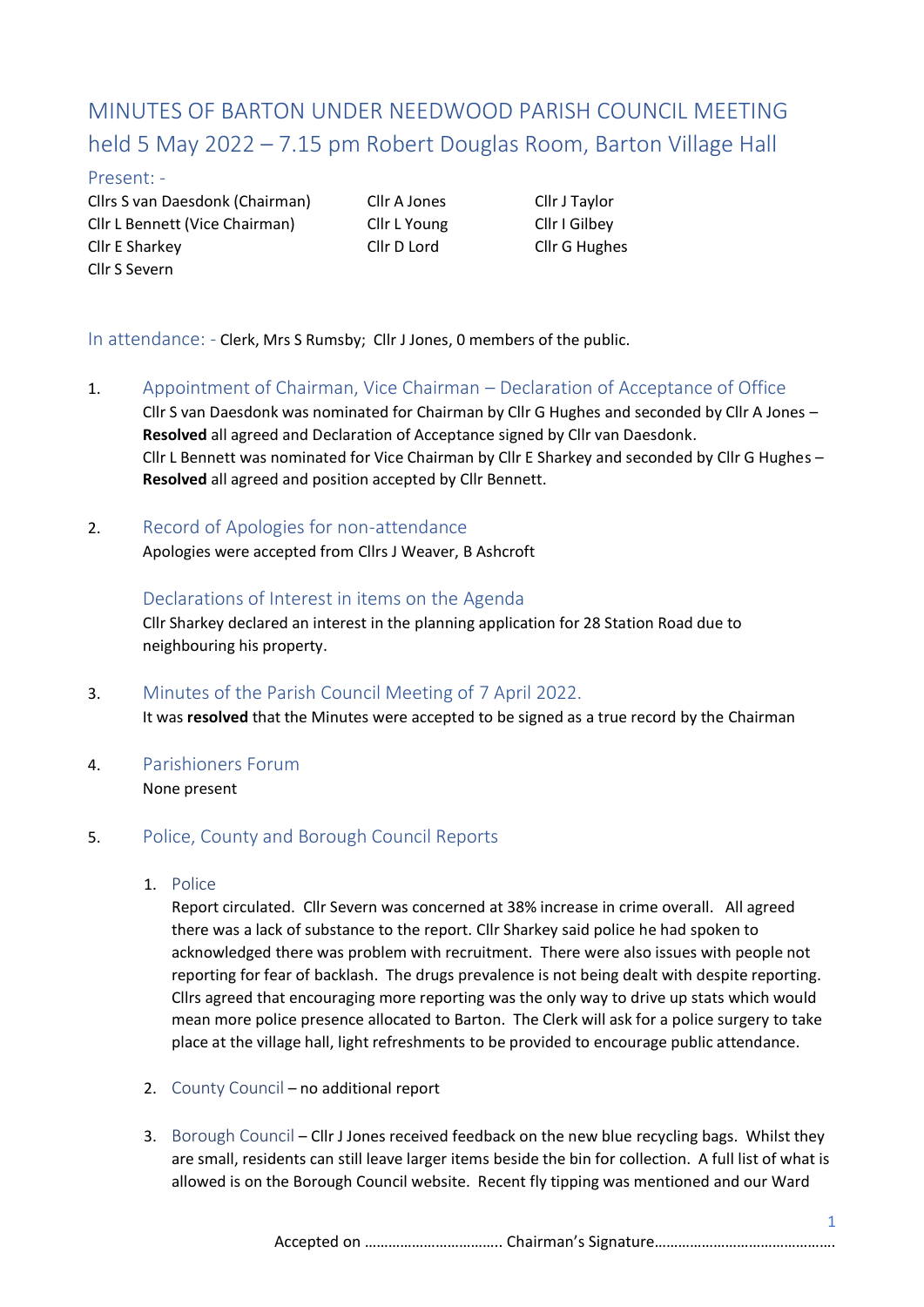Councillors asked to be advised of any future issues.

Bellways not carrying out their responsibilities was the main long-standing issue and a meeting is to be arranged.

Cllr Sharkey queried what major project our MP was involved in which would be of benefit to the Parish. He is working on the A38 project with Cllr J Jessel and did support our stance with the boundary changes proposals.

#### 6. Appointment of Officers to Committees and Outside Bodies

**Resolved** - Positions Reviewed and appointed as per the attached appendix.

## 7. Committee Reports as annexed.

#### 1. Finance

It was **resolved** that the recommendations and circulated reports be noted and approved.

## 2. Planning

Cllr Gilbey referred to schedule which was self-explanatory.

Cllr Sharkey highlighted that the application for the Middle Bell which is in the conservation area had a very unsatisfactory one-page heritage statement and wondered why the planning officer would even register the application without asking for a more detailed statement. 61 The Green – Cllr Taylor reported that fence has to be moved by end of July and hedge to be replanted by Autumn, still a larger area than permitted. Staffordshire County Highways should be involved with the encroachment onto the highway and Planning enforcement also needed to address the breaches.

Bellways development – the committee will report back once the meeting has taken place with Naomi Perry.

**Resolved** - Report and comments noted and accepted.

## 3. Parks and Open Spaces

Our new contractors had visited twice and any areas missed promptly rectified. They will cut back brambles at the fishpond and attend to an area on Collinson Park path. Cllrs were impressed so far with a good start.

Fishpond - Disabled bays, hedging to be cut back by bailiffs. Quotes are being obtained to replace rotten bollards.

Bailliffs have surveyed platforms and quotes awaited for all. Peg 13 is now blocked off pending action.

New planting - Cllr Taylor will chase Holland Sports Club for the work on trip rails, then the plastic barrier tape can be removed. HSC to weed the area.

Village Green registration – Cllr Gilby was attempting to revive this and is trying to contact the relevant people via Cllr Ashcroft.

## 4. Burial Ground

Nothing to report

#### 5. Human Resources

Nothing to report. Meeting to be scheduled

2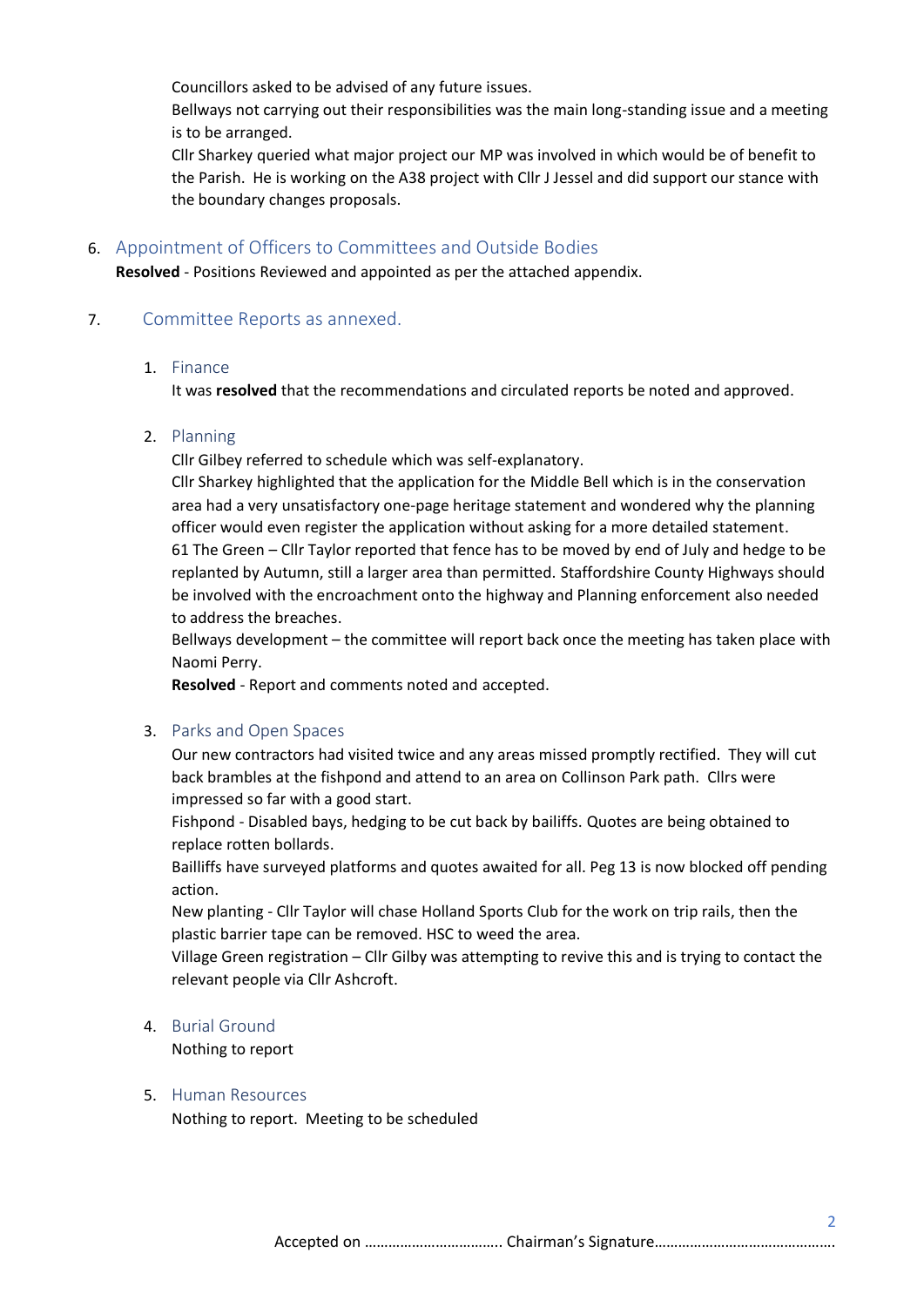#### 6. Allotments

62 plots in total. Rents collected with 5 payments outstanding. The waiting list stands at 15 and will prioritise residents, albeit 7 already on the list will be fulfilled. Trent and Dove to respond to Cllr van Daesdonk request regarding land. They are still considering affordable housing in the village.

Cllr Sharkey queried if in the current cost of living climate, we should consider additional allotment land and maybe consider teaching how to grow vegetables in liaison with gardening societies. Cllr Bennett advised vegetables grown cannot be sold for a profit. Cllrs discussed the possibility of having a community garden on the Dunstall estate former bonfire field. It was agreed Cllr Sharkey would draft a letter to Simon Clarke exploring this potential – indicating we are looking for more allotment space and there may be a project there to serve the community as well as encouraging wildlife and the growing aspect. A picnic area was also mentioned. Funding may be sourced. If a positive response is received the allotment committee can take forward.

#### 7. VEC

Report circulated. The Queen's Copse is growing and Cllr A Jones has been weeding the area.

## 8. Administration

## 1. Correspondence

All items noted. Cllr Bennett would attend the John Taylor High School awards presentation on behalf of the Council.

## 9. Outside Bodies & Special Responsibilities

#### 1. Speedwatch

The team reported on a recent watch at the Royal Oak, lots of speeding recorded. Police are finding that there are repeat offenders. The Stats show 50% people speed.

## 2. Flood Risk Group

Cllr Sharkey reported on a zoom meeting with Mark Swain discussing options for flood risk measures. A further meeting is arranged for 6 June. Resolution schemes were reported to be cost prohibitive. Cllr Jessel is being chased for further information on the Barton Brook at St Modwens.

## 10.Councillors Reports

1. The Chairman updated on a recent meeting she had attended with Countryside Properties, Chaired by a South Derbyshire District Cllr from Walton. Eon was in attendance along with Breheny - the bridge builder. There will be 1,000 residential units and two new roundabouts north and south and at Walton. The bridge design and culverts were under review with a start date now expected to be end of July 2022. There is no S.8 agreement. Flood levels were unresolvable. The footpath over the new bridge will be wider than originally planned. Highways are to maintain the self-cleaning culverts. Pill boxes are protected and part of a Transforming the Trent Valley project and will be handed over to Staffs Wildlife Trust. Cllr Severn has pushed for listed status. The existing Bailey bridge will be footway/ bridle way and cycle route only. Highways to retain responsibility and the developers will bring the road up to a satisfactory standard. A traffic management plan to be approved. Councillors queried if the Barton roundabout will be light controlled as there will be an increase in traffic. The Chairman will circulate plans and will attend the next meeting on 4 July. Cllr J Jessel will arrange a